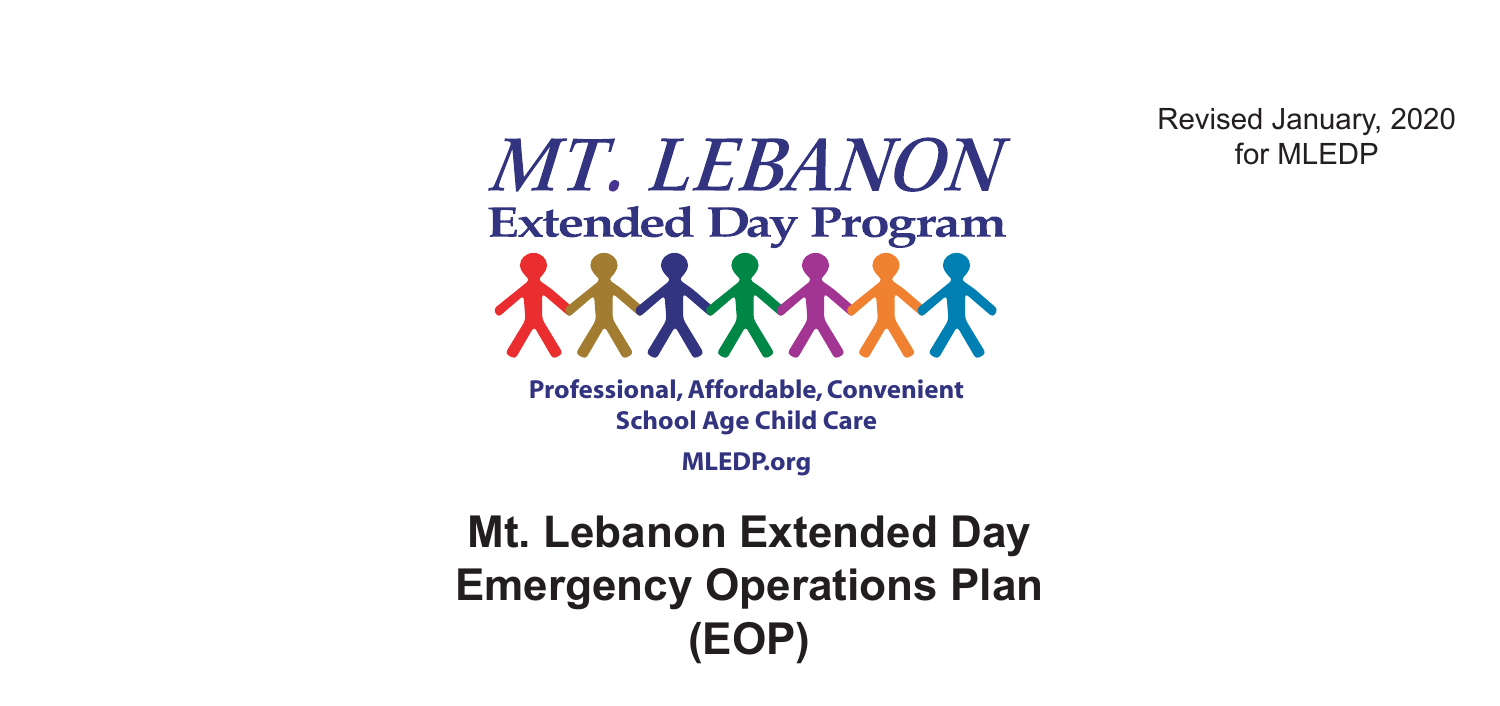**This EOP chart is a summary of the Mt. Lebanon Extended Day's Emergency Management Plan and provides an immediate resource for responding to critical incidents and emergencies. Always keep this plan available for immediate use on school grounds and on field trips. Review it frequently. This plan was developed with the assistance of the Mt. Lebanon Police Department, Mt. Lebanon Fire Department.** 

**For immediate help in an emergency call 9-1-1.** 

This Emergency Operations Plan describes the procedures that will be used by the Mt. Lebanon Extended Day Program to provide for the care and the well-being of the children under our care and for our staff. This plan is meant to address extraordinary circumstances that threaten lives and property. The procedures outlined in this plan constitute those temporary measures that will be taken to provide the best available protection for the person under our care. The plan relies on the organization and procedures that are followed on a day-to-day basis. The intent is not to introduce new ways of doing things during high-stress situations.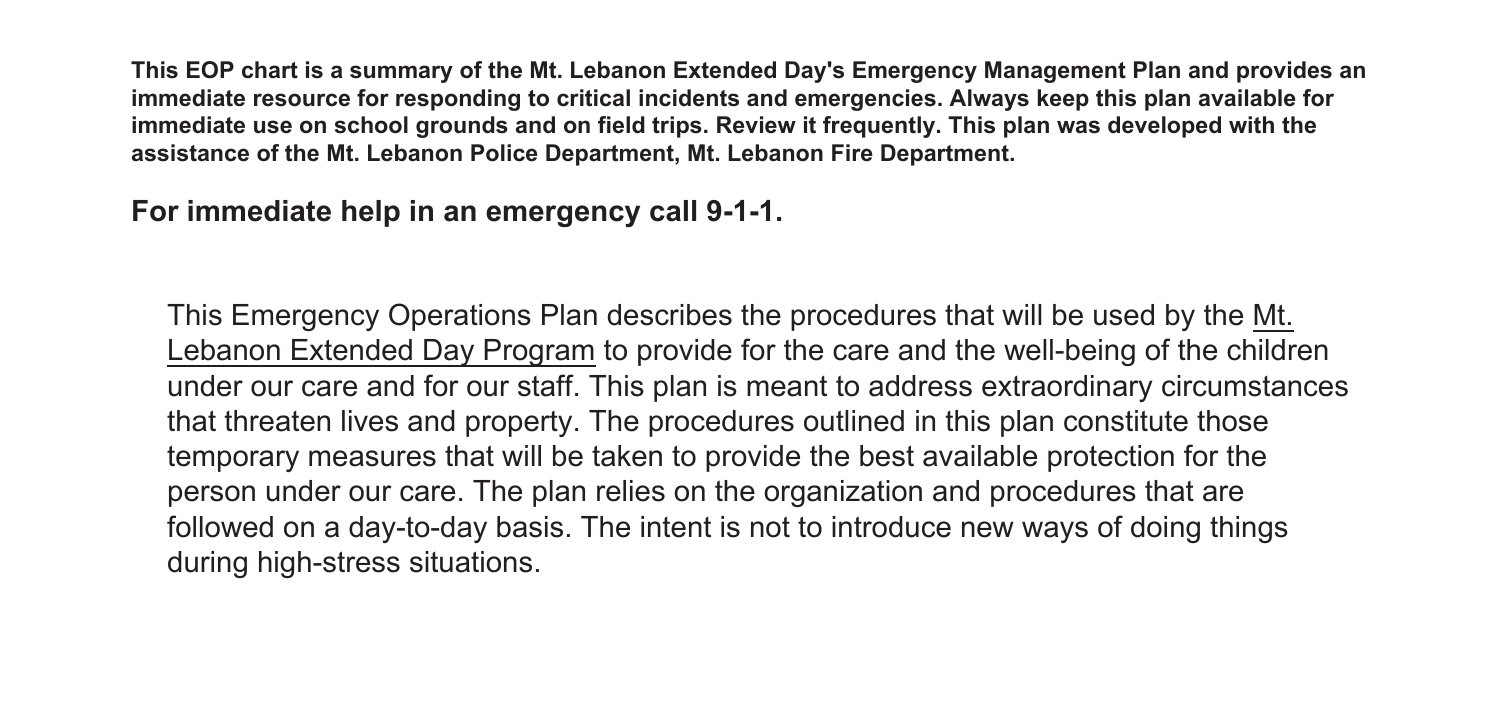# **COMMUNICATIONS WITH MEDIA COMMUNICATIONS WITH MEDIA COMMUNICATIONS WITH MEDIA COMMUNICATIONS WITH MEDIA**

# **All Staff: All Staff:**

- **COMMUNICATION MEDIA COMMUNICATION Executive Director. Executive Director.**
- **2. If a member of the media arrives at a school All Staff: All Staff: 2. If a member of the media arrives at a school 1. Referred all calls from the media to the media to the state of the media to the media to the media to the media to the media to the media to the media to the media to the media to the media to the media to the media grounds and notify the Exec. Director Executive Director. 2. If a measure and the media arrives arrives at a school Executive Director. 2. If a member of the media arrives at a school grounds and notify the Exec. Director unannounced, ask them to move off school**

## **CRITICAL WEATHER EMERGENCY CRITICAL WEATHER EMERGENCY CRITICAL WEATHER EMERGENCY CRITICAL WEATHER EMERGENCY**

### **All Staff: All Staff:**

- **1. In the event of a weather emergency, follow CRITICAL WEATHER EMERGENCY CRITICAL WEATHER EMERGENCY procedures established for your building and All Staff: All Staff: procedures established for your building and area. Center Director will define procedures area. Center Director will define procedures as determined by the building principal. 1. In the event of a weather emergency, follow 1. In the event of a weather emergency, follow as determined by the building principal. procedures the stable for your building principal. 1. In the event of a weather emergency, follow**
- **2.** Refer to Shelter-In-Place procedures if **hecessary.**<br> **as determined by the building principal.** a. **Neier to offerer first lace procedures** in 2. Refer to Shelter-In-Place procedures if
- **2. Always carry emergency bag.**
- **4. Take attendance. necessary. necessary. 4. Take attendance.**
- **5. List any missing or extra students and report 5. List any missing or extra students and report according to MLEDP procedure for informing 3. Always carry emergency bag. 3. Always carry emergency bag. ED/AD, Parents and Police. 4. Take attendance. 4. Take attendance. EDIAD, FAISING AND FUNCE.**<br>A **1.5. FD.** (1.1.) **according to MLEDP procedure for informing ED/AD, Parents and Police.**
- **6. Inform ED that emergency weather 5. List any missing or extra students and report procedures were implemented. ED/AD, Parents and Police. ED/AD, Parents and Police. procedures were implemented. according to MLEDP procedure for informing according to MLEDP procedure for informing 6. Inform ED that emergency weather**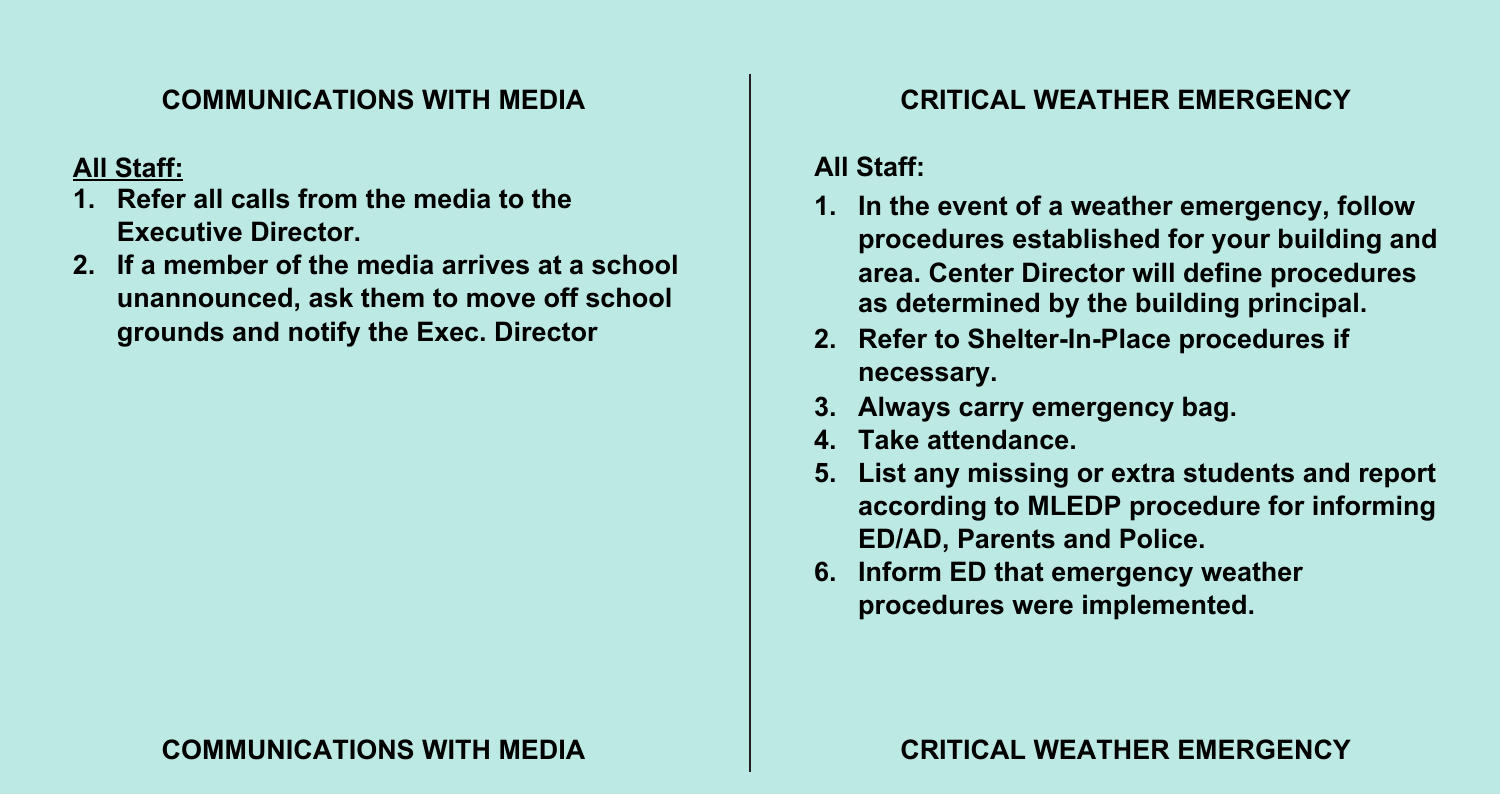#### **non-accidental, serious mental injury; serious physical neglect; sexual abuse or exploitationof a 2. Do not contact the family or any other person on CHILD ABUSE/NEGLECT the emergency contact list if the person is the**

**Child Protective Services law defines an by law. abused child as any person under the age of 18 Mon-accidental, serious physical injury; 1. Whoever receives the information is the** child. MLEDP emplo **2. The mandated reporter must notify the ED/AD In by law. The Child Who shows evidence of one of the following: non-accidental, serious mental injury; serious Non-accidental, serious physical injury; physical neglect; sexual abuse or exploitationof a non-accidental, serious mental injury; serious child. MLEDP employees are mandated reporters physical abuse of exploitations**  $\mathbf{r}$  abuse or exploitation  $\mathbf{r}$ 

#### **cases when staff are the first to receive a report of abuse/neglect, staff are mandated reporters child. MLEDP employees are mandated reporters MLEDP Staff:**

- **1.** Whoever receives the information is the **Children Wouth and Family Booster.**<br> **EDUCATE:**
- **2.** The mandated reporter must notify the ED/AD In **1. Cases when staff are the first to receive a report cases** when staff are the first to receive a report **https://www.compass.state.pa.us/cwis/public/ho and are required to provide information to me (If you are unable to access the online 2. The mandated reporter must notify the ED/AD In Children Youth and Family Services (CYF). ED callent fourn and framily dervices (CTTT).** LD<br>will provide staff with assistance with step 3. **mandated reporter. of abuse/neglect, staff are mandated reporters**
- **childline Report to**<br> **3.** Make a Childline Report to **4. Keep all information confidential. and are required to provide information to https://www.compass.state.pa.us/cwis/public/ho <u>Example 15 you are unable to access the online</u> reporting system, make a telephone report to 3. Make a Childline Report to childline at 1-800-932-0313)**
	- **https://www.compare.org/compare.org/compare.org/compare.org/compare.org/compare.org/compare.org/compare.org/compare.org/compare.org/compare.org/compare.org/compare.org/compare.org/compare.org/compare.org/compare.org/compa**

#### **Executive Director:**

- **3. Call 9-1-1 to notify police. 1. For severe injuries call 9-1-1 to request an 4. Allegency County County Parents that the student has Executive County County County County County County County County County County County County County County County County County County County County County Coun 1. been taken to the hospital.** The magnetic and the severe  $\mathbf{r}$
- **2.** Do not contact the family or any other person on **fine emergency contact list if the person is the**<br>alleged abuses **student and student.**<br> **ALLO 110 personnel may participate in the student may participate in the student of the student of the student alleged abuser.**
- **interview at the discretion of CYF. 2. Call 9-1-1 to notify police.**
- **4. Can Aneghery County Off to ensure report was the day of Allegheny County Cyf.**<br> **3. Contact 9-1-1-1 County Cyf. the emergency contact list if the person is the 4. Call Allegheny County CYF to ensure report was alleged abuser. received at 1-800-932-0313.**
- **7. Keep all information confidential. 4. Call Allegheny County CYF to ensure report was student. MLEDP personnel may participate in the interview at the discretion of CYF. 5. If CYF requests, arrange for an interview with the**
- **6.** If the student should not go home at the end of **student. MLEDP personnel may participate in the the day, contact 9-1-1 or Allegheny County CYF.**
- **interview at the discretion of CYF. 7. Keep all information confidential.**

# **CHILD ABUSE/NEGLECT CHILD ABUSE/NEGLECT**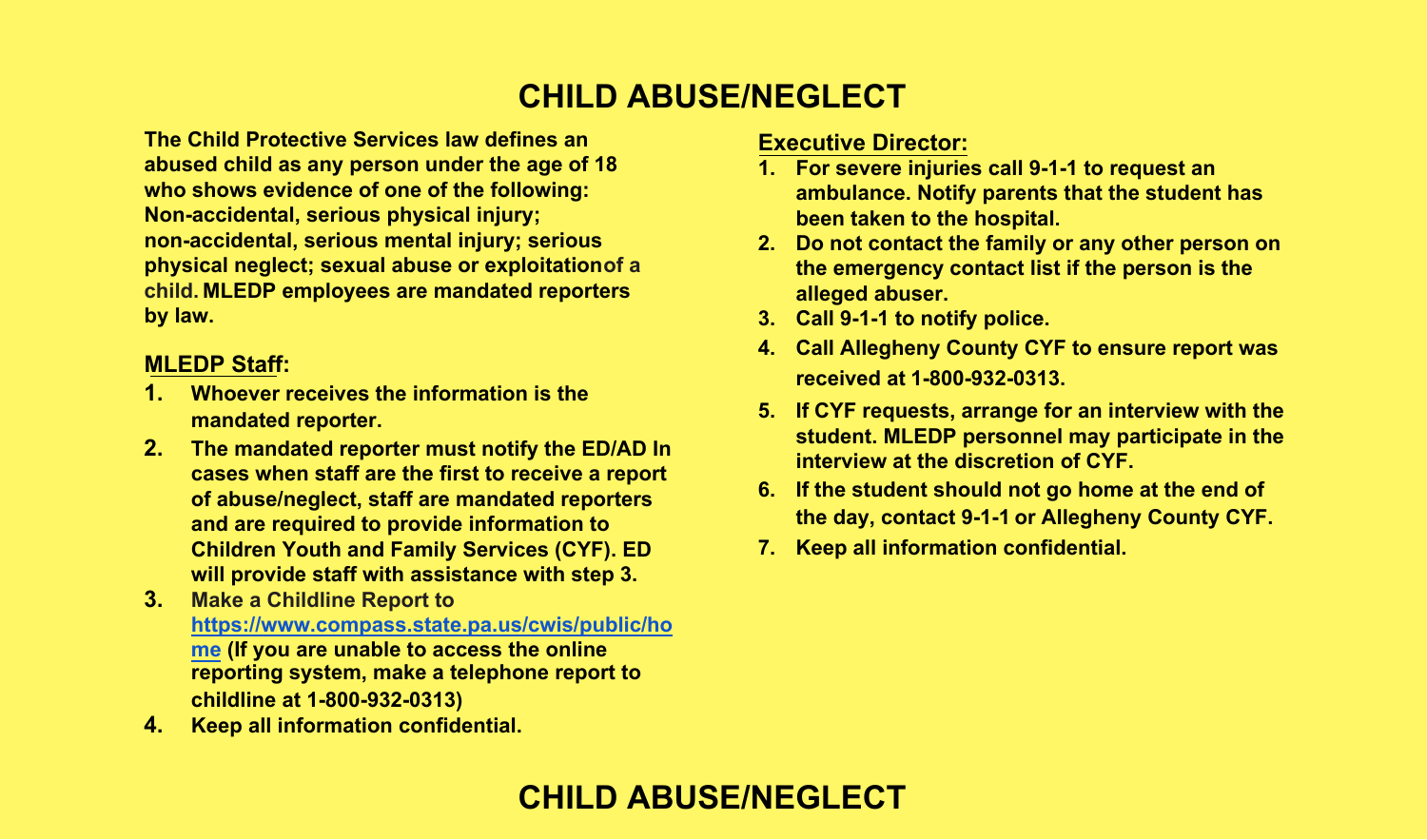#### *2. <b>Immediately complete the Bomb Threat Checklist on back of CIP Chart. Write down as much detail as would* **down as**  $\sim$ **remember. Try to use the exact by the exact words spoken by the caller. BOMB OR TERRORISTIC THREAT**

#### **Recipient of Phone Threat:** And the second second second second second second second second second second second **Recipient of Threat by Note or Written Communication**

- 1. Remain calm. Keep the caller on the line for as long as possible.
- 2. Immediately refer to bomb threat checklist on back of EOP Chart for list of questions to ask caller.
- 2. Immediately feler to bomb threat checkinst on back of EOP Unart for hist of questions to ask caner.<br>3. If possible, write a note to a colleague to call 9-1-1.
- 3. If possible, write a note to a colleague to call 3-1-1.<br>4. Listen carefully, be polite and show interest.
- 4. Eisten carefully, be polite and show interest.<br>5. Try to keep the caller talking to learn more information.
- 5. Try to keep the caller talking to learn more information.<br>6. If your phone has a display, copy the number or letters on the window display.
- 0. If your prione has a display, copy the number of letters on the window display.<br>7. Immediately complete the Bomb Threat Checklist on back of CIP Chart. Write down as much detail as you can r. immediately complete the Bomb Threat Oneckhist on Back of Oil Onart. Write down as much detail as you can<br>remember. Try to use the exact words spoken by the caller.

# **Recipient of Threat by Note or Written Communication**

- **Recipient of Threat by Note or Written Communication**  1. Notify Administrative Office (Executive Director/Assistant Director) & Staff on site immediately.<br>2. Call 944 **2. Call 911 1.Notify Administrative Office (Executive Director/Assistant Director) & Staff on site immediately. 1.** Notify Administrative Office (Executive Director/Assistant Director) & Staff on site immediately.
- **4. If by fax, place fax copy on table, desk or clean surface. Do not use fax/printer until authorities have completed**
- **2. Call 911 3. Place note on table, desk or clean surface and handle as little as possible. 3. If by e-mail, do not delete the email and do not forward the email unless asked to do so by authorities. 1.Notify Administrative Office (Executive Director/Assistant Director) & Staff on site immediately. 2. Call 911 the investigation.**
- 3. These note on table, desk of siden seriese and handle as male as possible.<br>4. If written on wall, secure room where threat is located.
- 5. Keep envelope or container (if note was delivered in envelope or container.)
- **5.** Immediately write domainer (ii note was defined and montaner.)<br>C. Immediately write down individuals seen in the area note was found. Ask as 6. Immediately write down individuals seen in the area note was found. Ask colleagues if they saw anyone in the<br>area and where the note was found area and where the note was found. **6. Immediately write down individuals seen in the area note was found. Ask colleagues if they saw anyone in the area and where the note was found. 1.** IIIIIIeulatei **2. A. P. Market decision to evacuate after consultance with MLPD.**

# **Recipient of Threat by E-mail or FAX**

- 1. Notify Executive Director/Assistant Director immediately. **2. Call 9-1-1. 2. Call 9-1-1. 3. Notify MTLSD office. 1. Notify Executive Director/Assistant Director immediately. 2.Call 9-1-1.**
- 
- **3. If by e-mail, do not delete the email and do not forward the email unless asked to do so by authorities. 3. If by e-mail, do not delete the email and do not forward the email unless asked to do so by authorities. 4. Assess need to disseminate info to parents 2. Call 9-1-1. 3.If by e-mail, do not delete the email and do not forward the email unless asked to do so by authorities.**
- 2. If by fax, place fax copy on table, desk or clean surface. Do not use fax/printer until authorities have completed **the investigation. the investigation. the investigation. 4. If by fax, place fax copy on table, desk or clean surface. Do not use fax/printer until authorities have completed**

*Continued on back of this page***.** 

#### **2. Make decision to evacuate after consulting with MLPD. Executive Director BOMB OR TERRORISTIC THREAT**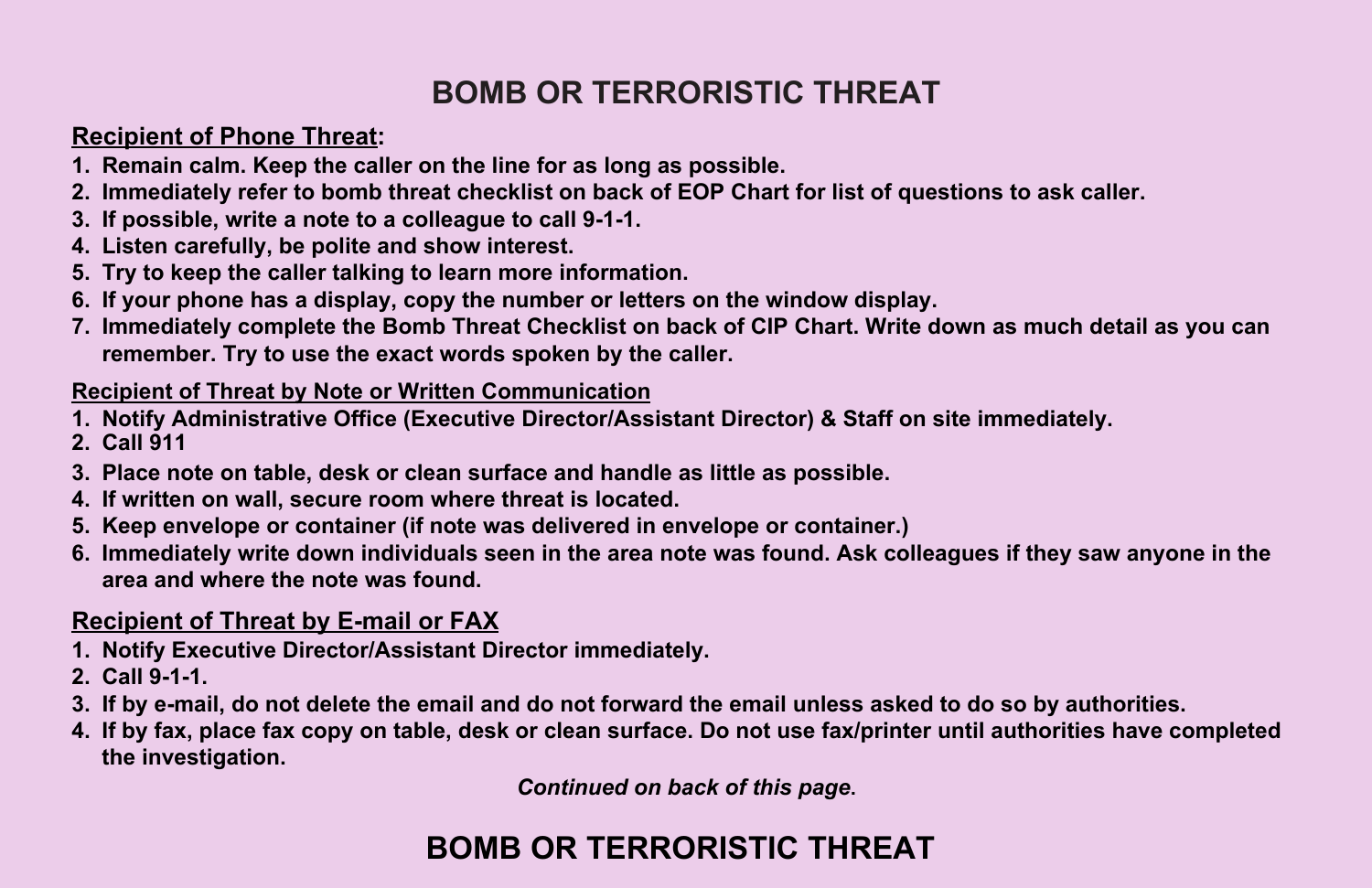# **BOMB OR TERRORISTIC THREAT**

# **1. Follow evacuation procedures. Executive Director/Assistant Director:**

- **2. Record missing or extra students reported by staff. 1. Call 9-1-1.**
- **2. Make decision to evacuate after consulting with MLPD.**
- **3. Notify MTLSD office.**
- **BOMB OR TERRORISTIC TERRORISTIC TERRORISTIC TERRORISTIC TERRORISTIC TERRORISTIC TERRORISTIC TERRITORISTIC TER Staff: 4. Assess need to disseminate info to parents**

# **Center Director: 2. If evacuation is necessary: Center Director:**

- **1. Follow evacuation procedures. a. Take emergency bag with student roster. b. Take attendance. 1. Follow evacuation procedures.**
- **2. Record missing or extra students reported by staff. 2.** Record missing or extra students reported by staff.  $\frac{1}{2}$

#### **Staff: Staff: 3. Remain with students until they are released or all clear signal is given to return to the building.**

- **1. Follow orders of Executive Director/designee 4.Look for suspicious packages BOMB OR TERRORISTIC THREAT**
- **2. If evacuation is necessary: 1. Follow orders of Executive Director/designee**
- **a.** Take emergency bag with student roster.<br> **BOMB OR TERRORISTIC THREAT IS NOTE** 
	- **b. Take attendance. a. Take emergency bag with student roster.**
	- **c. List any missing or extra students and report according to MLEDP procedure for informing b. Take attendance. Center Director, Assistant Director, Executive Director, Police. c. List any missing or extra students and report according to MLEDP procedure for informing**
- **3.** Remain with students until they are released or all clear signal is given to return to the building. **3. Remain with students until they are released or all clear signal is given to return to the building.**
- **4. Look for suspicious packages 4. Look for suspicious packages**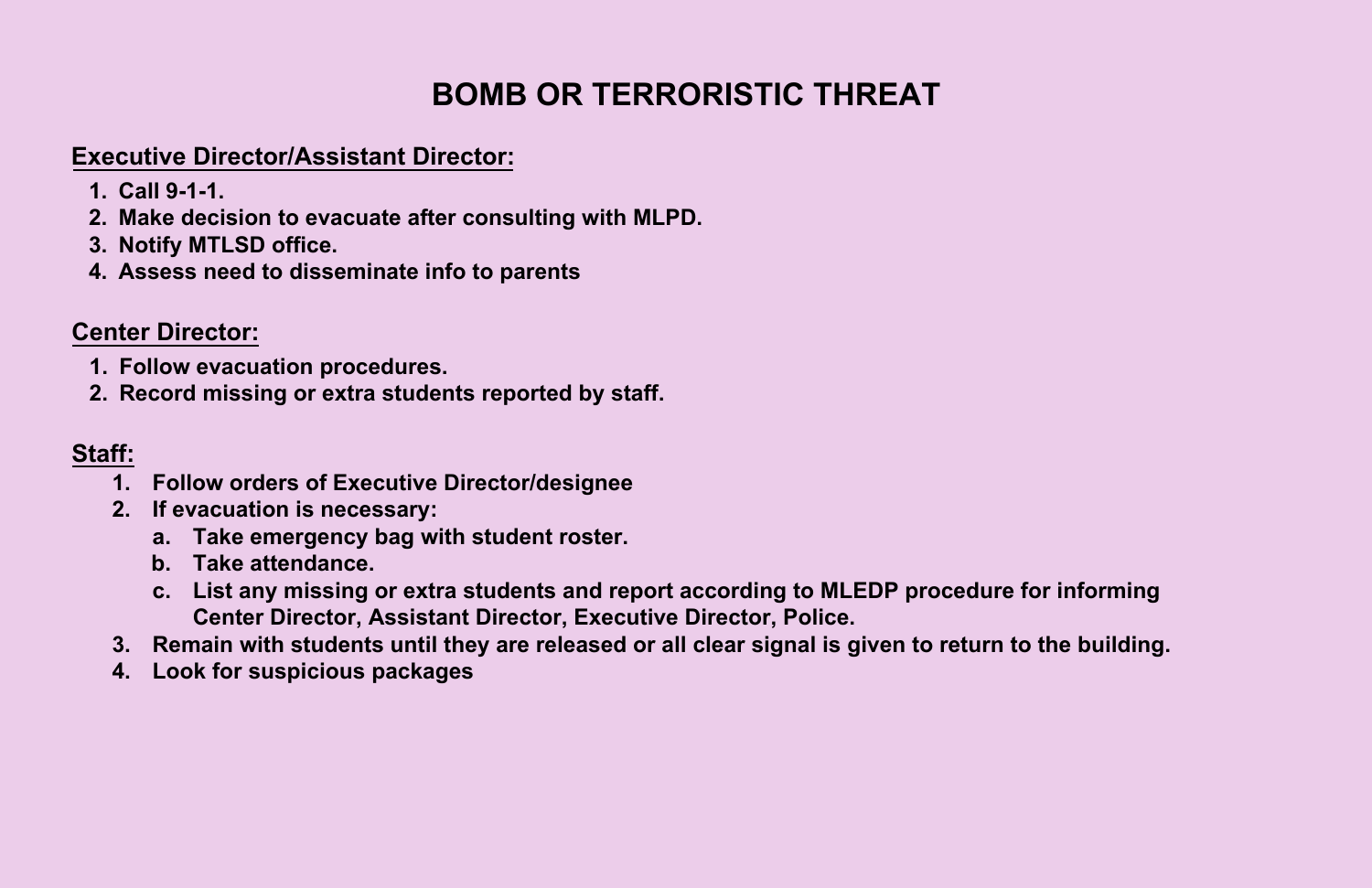#### **FIELD TRIP INCIDENT FIELD TRIP INCIDENT**

#### **All Staff: 1. Britannik bag and first aid kit.**

- **1. Bring emergency bag and first aid kit. 2.Always bring student roster with notations for relevant medical information**
- **2. Always bring student roster with notations for relevant medical information 3. Always have phone and MLEDP contact numbers.**
- **3. Always have phone and MLEDP contact numbers. 4. For accident with injuries:**
- **4. For accident with injuries: ● Call 9-1-1 and Parent**
	- **•** Call 9-1-1 and Parent
	- **•** See to the needs of injured person(s) until help arrives.
	- **•** Make a record of the destination of **injured person(s).**
- **6. Account for all students.**
- **5. For lost student(s), call 9-1-1 and ED/AD. 6. Complete incident report.**
- **6. Complete incident report.**

# **Executive Director: 1. For accident with injuries:**

- **1. For accident with injuries:**  $\qquad \qquad$ 
	- **•** If warranted, go to scene of accident. In the needs of injured student students of injured students of in
	- **•** If possible, go to the hospital to check on the needs of injured student(s).
	- **•** Prepare letter to be emailed home to parents of students impacted and notify **MTLSD.**
- **2. For lost student, notify parent and DHS**

# **FIELD TRIP INCIDENT**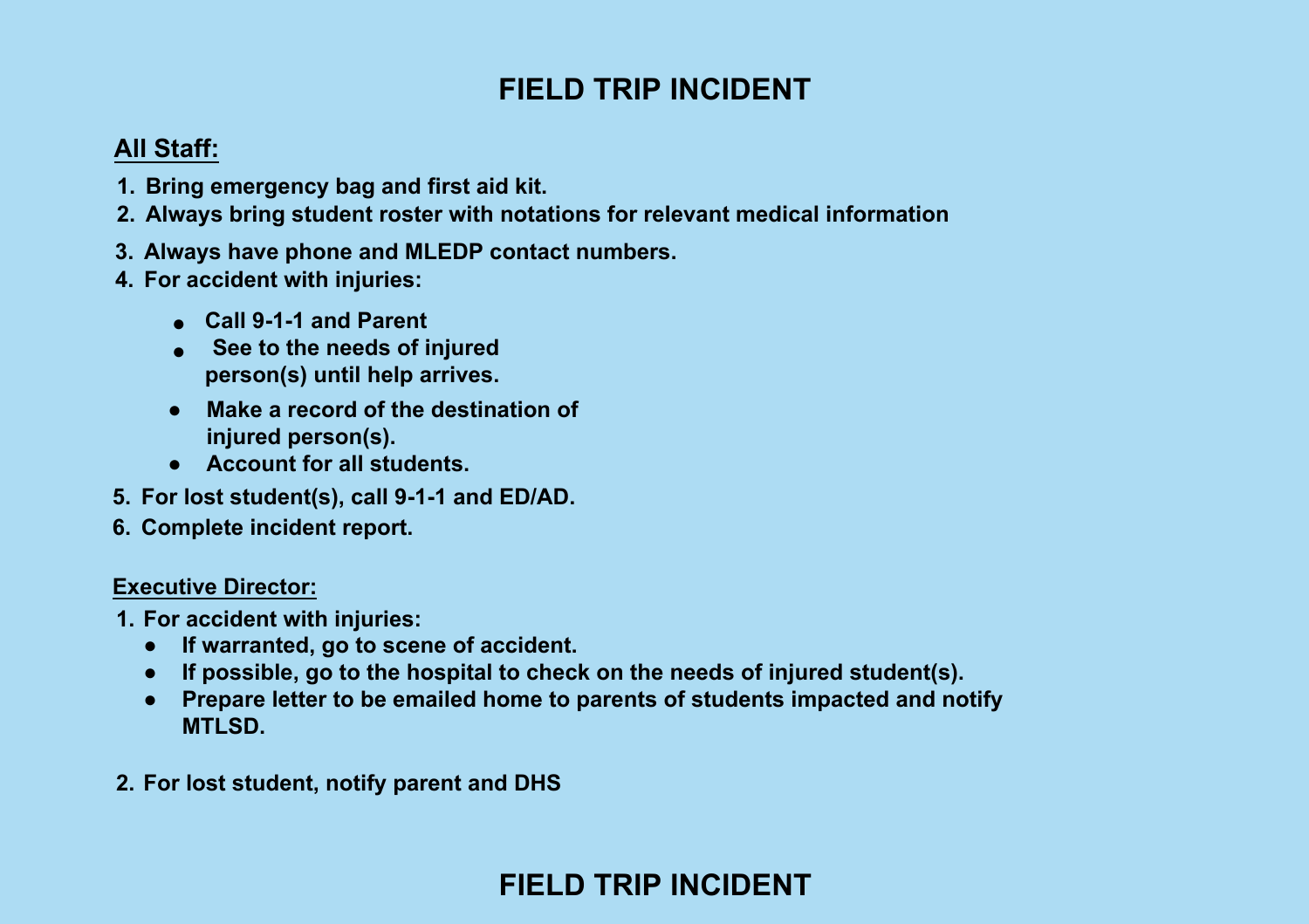# **SUSPICIOUS PERSON**

**Staff:** 

- **1. Assess the situation and determine if the person appears to be a danger to yourself or others.**
- **2. If suspicious call 9-1-1.**
- **3. If external to building do not permit access to the building. If they have gained access to the building, Contact school personnel.**

#### **Center Director:**

- **1. Call 9-1-1.**
- **2. If person is suspected of having a weapon, direct staff to follow ALiCE Procedures.**
- **3. Notify School Personnel.**

# **SUSPICIOUS PERSON**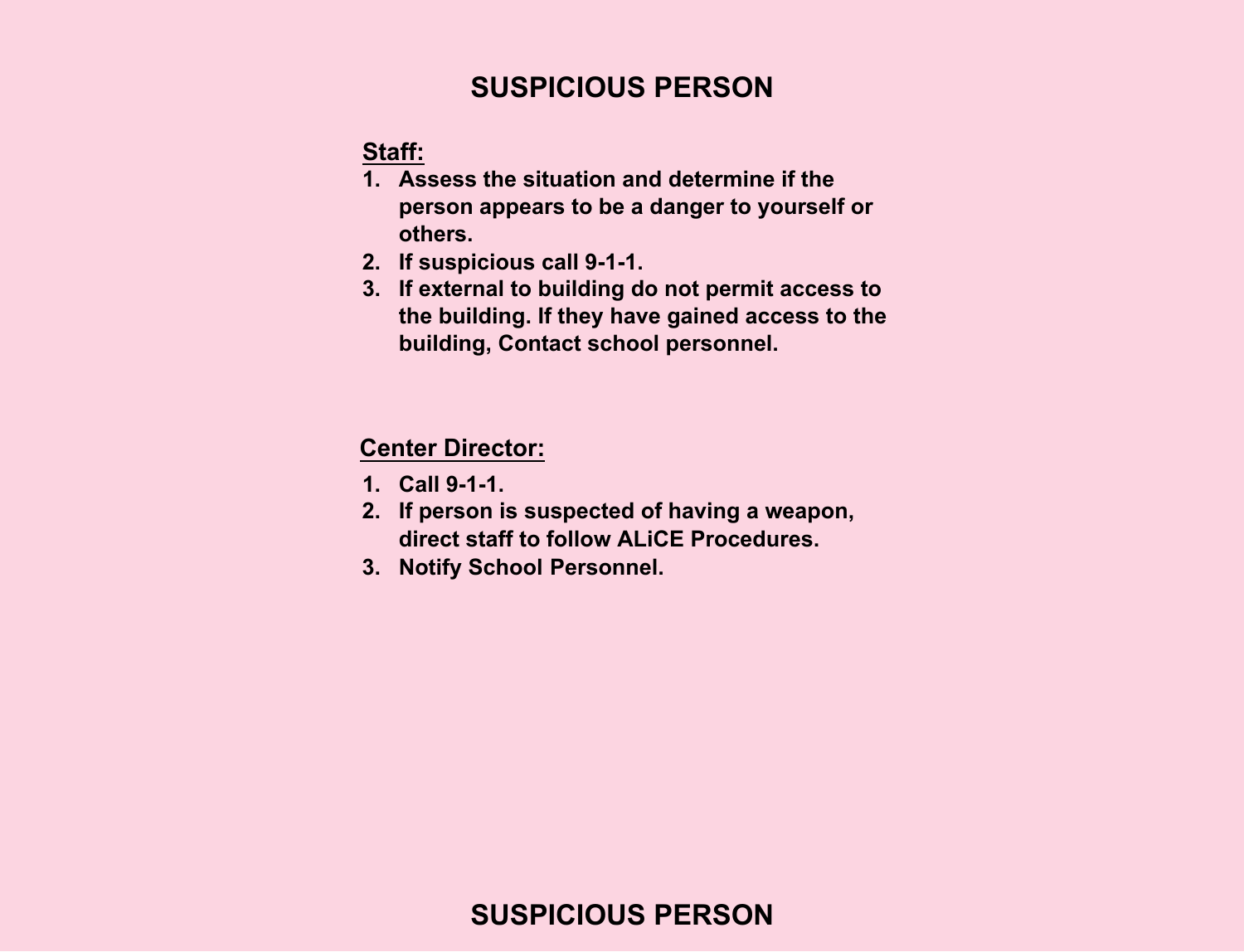# **SUICIDE: THREAT OR ATTEMPT**

# **Suicide Threat**

**Confidentiality should NOT be honored in this situation:** 

#### **Staff:**

- **1. Ensure the safety of the student without endangering self.**
- **2. Notify Executive Director/Assistant Director.**

#### **Center Director/Executive Director**

- **1. Notify school principal.**
- **2. Parents or guardians must be notified immediately.**

# **Suicide Attempt**

## **Center Director/Staff:**

**Confidentiality should NOT be honored in this situation:** 

- **1. If a weapon is visible or reported, do not approach the student.**
- **2. Call 911**
- **3. Remove other students to safety; talk to the student(s) in a calm, quieting manner offering support and reassurance without endangering self.**
- **4. Staff must remain with the suicidal student at all times while not endangering self.**
- **5. Notify the Center Director/Executive Director**

#### **Executive Director:**

**Confidentiality should NOT be honored in this situation:** 

- **1. In the case of a suicide attempt, call 911.**
- **2. Ensure the student's safety as well as the safety of others.**
- **3. Remain with the suicidal student at all times while not endangering self.**
- **4. Parents or guardians must be notified immediately.**

# **SUICIDE: THREAT OR ATTEMPT**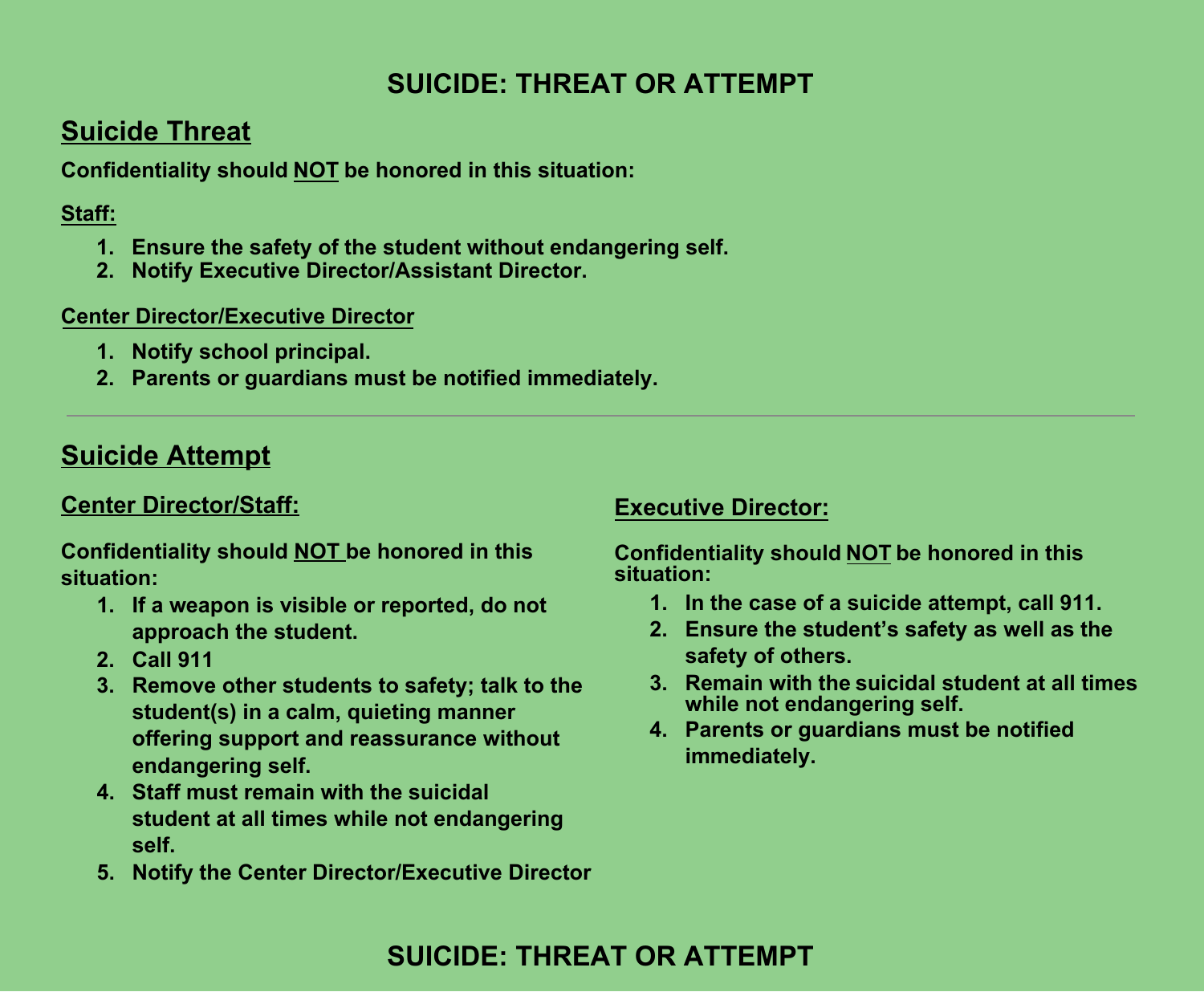# **FIRE REPORTING AND EVACUATION FIRE REPORTING AND EVACUATION**

## **All Staff: All Staff:**

### **If you detect a fire, remember R – A – C – E: If you detect a fire, remember R – A – C – E:**

- **1. REMOVE those needing assistance from the immediate vicinity of the fire. 1. REMOVE those needing assistance from the immediate vicinity of the fire.**
- **2. Pull the nearest ALARM, making sure that lever is pulled down completely. Listen consciously for the 2. Pull the nearest ALARM, making sure that lever is pulled down completely. Listen consciously for the sound of the alarm. Call the Principal's office and provide as much information as possible. sound of the alarm. Call the Principal's office and provide as much information as possible.**
- **3. CONTAIN the fire by closing doors. 3. CONTAIN the fire by closing doors.**
- **4. EVACUATE yourself and/or nearby students. 4. EVACUATE yourself and/or nearby students.**
- **5. DO NOT ATTEMPT TO EXTINGUISH THE FIRE UNLESS YOU HAVE BEEN TRAINED TO DO SO. 5. DO NOT ATTEMPT TO EXTINGUISH THE FIRE UNLESS YOU HAVE BEEN TRAINED TO DO SO.**

## **Center Director: Center Director:**

- **1. Contact Custodial Staff 1. Contact Custodial Staff**
- **2. Notify Executive Director/Assistant Director. 2. Notify Executive Director/Assistant Director.**
- **3. Initiate evacuation plan. 3. Initiate evacuation plan.**
- **4. Communicate with MLFD for further information. 4. Communicate with MLFD for further information.**
- **5. Prepare for parent reunification. 5. Prepare for parent reunification.**

## **Staff: Staff:**

- **1. Inform students of evacuation routes and rules frequently during the school year. 1. Inform students of evacuation routes and rules frequently during the school year.**
- **2. Follow procedures for your building and area. 2. Follow procedures for your building and area.**
- **3. Always carry student roster in emergency bag. Account for all students. 3. Always carry student roster in emergency bag. Account for all students.**
- 4. If normal evacuation route is blocked by smoke or fire, use alternate route to exit the building.
- **5. Take attendance. 5. Take attendance.**
- **6. List any missing or extra students according to building procedure. 6. List any missing or extra students according to building procedure.**
- 7. If directed by CD to evacuate to sister school or alternate site, please refer to instructions on the **back of this page for locations. back of this page for locations.**

## **Executive Director/Assistant Director: Executive Director/Assistant Director:**

- **1. Notify MTLSD. 1. Notify MTLSD.**
- **2. Initiate parent reunification. 2. Initiate parent reunification.**

*Alternate Sites listed on back of this page. Alternate Sites listed on back of this page.* 

# **FIRE REPORTING AND EVACUATION**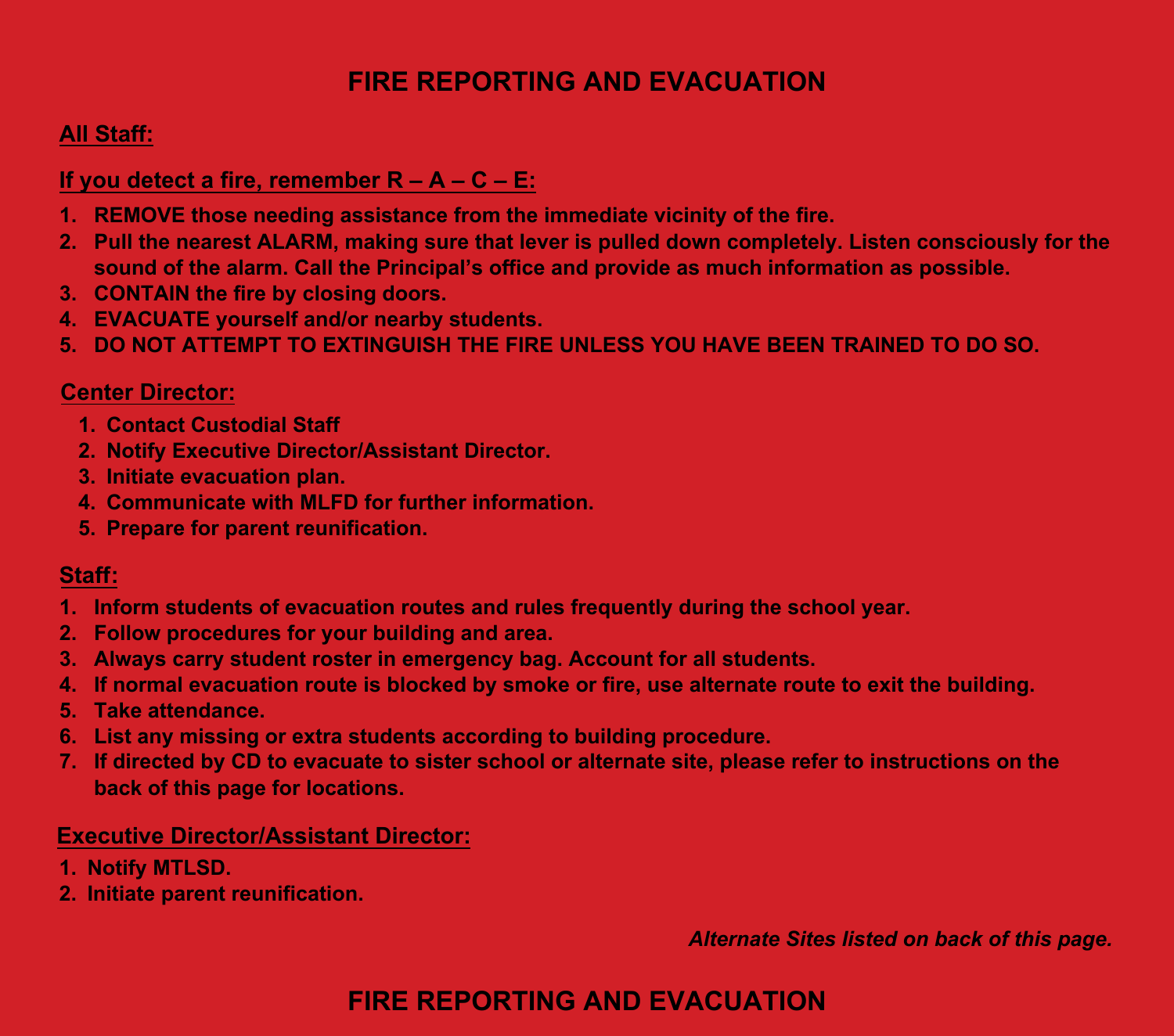# **FIRE REPORTING AND EVACUATION**

In the event of a building evacuation, MLEDP will evacuate to: The Mt. Lebanon Recreation Center 900 Cedar Blvd. Pgh, PA 15228 412-343-3409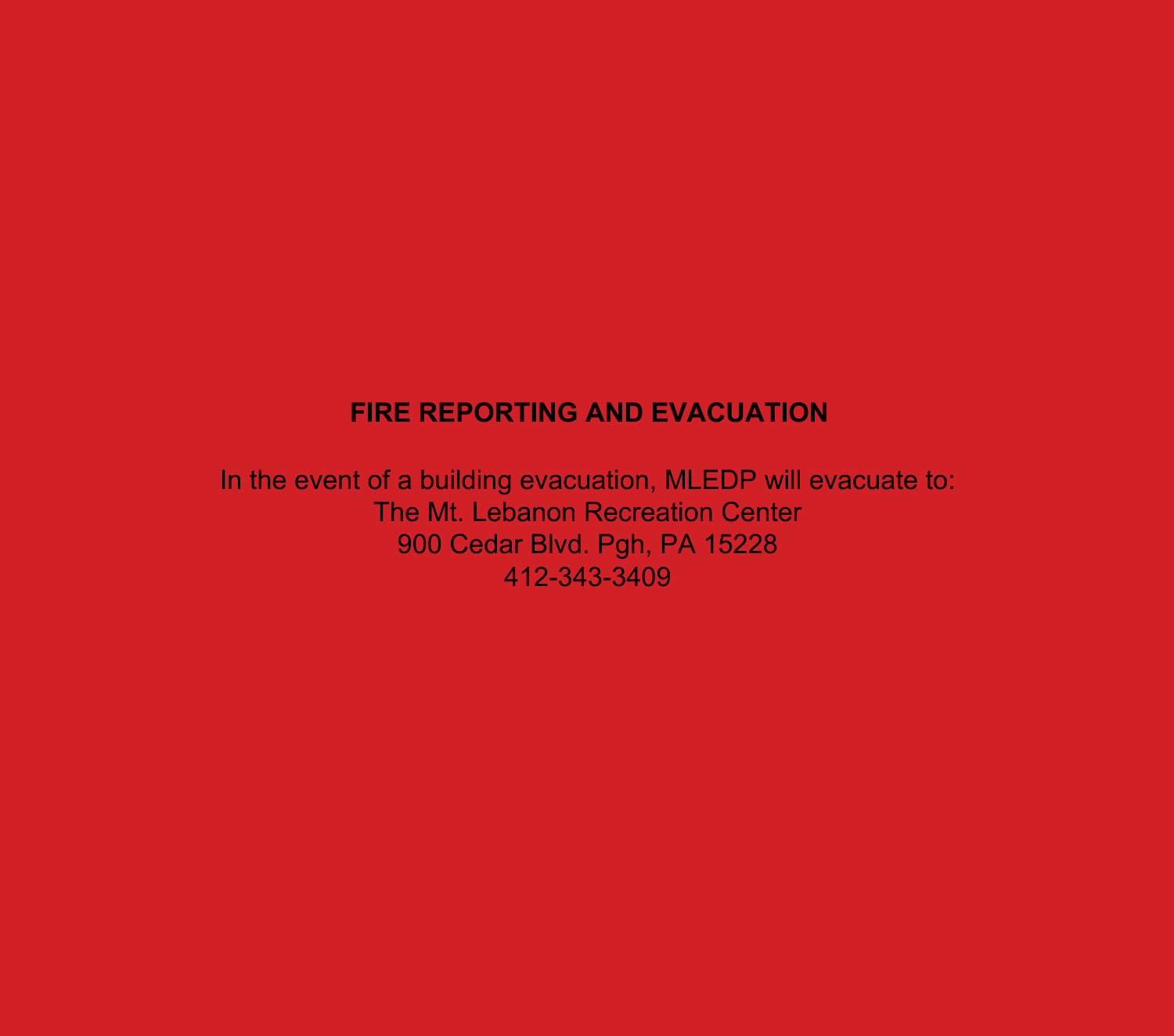# **HOSTAGE TAKING**

#### **You are a hostage:**

- **1. Do not agitate the captor(s).**
- **2. Do not provide more aid and support to the captor than is essential to the survival of the students and yourself.**
- **3. Use judgment in following the directions of the captor.**
- **4. Try to establish a person-to-person relationship with the captor.**
- **5. The goal of law enforcement is to resolve the incident through negotiations. Please note, negotiations can be a lengthy process.**

#### **You observe a hostage taking:**

- **1. Call 9-1-1 and inform them it is a hostage taking situation and then contact the Executive Director.**
- **2. Report as many observed details as possible (location, number of captors, appearance, types and numbers of weapons, number of hostages, demands of the captors).**
- **3. If possible, help to relocate uninvolved students to a safe area**

## **Center Director or Executive Director/Assistant Director:**

- **1. Call 9-1-1 and inform them that it is a hostage situation.**
- **2. Call Superintendent.**
- **3. Coordinate with MLPD and initiate ALICE procedures.**

# **HOSTAGE TAKING**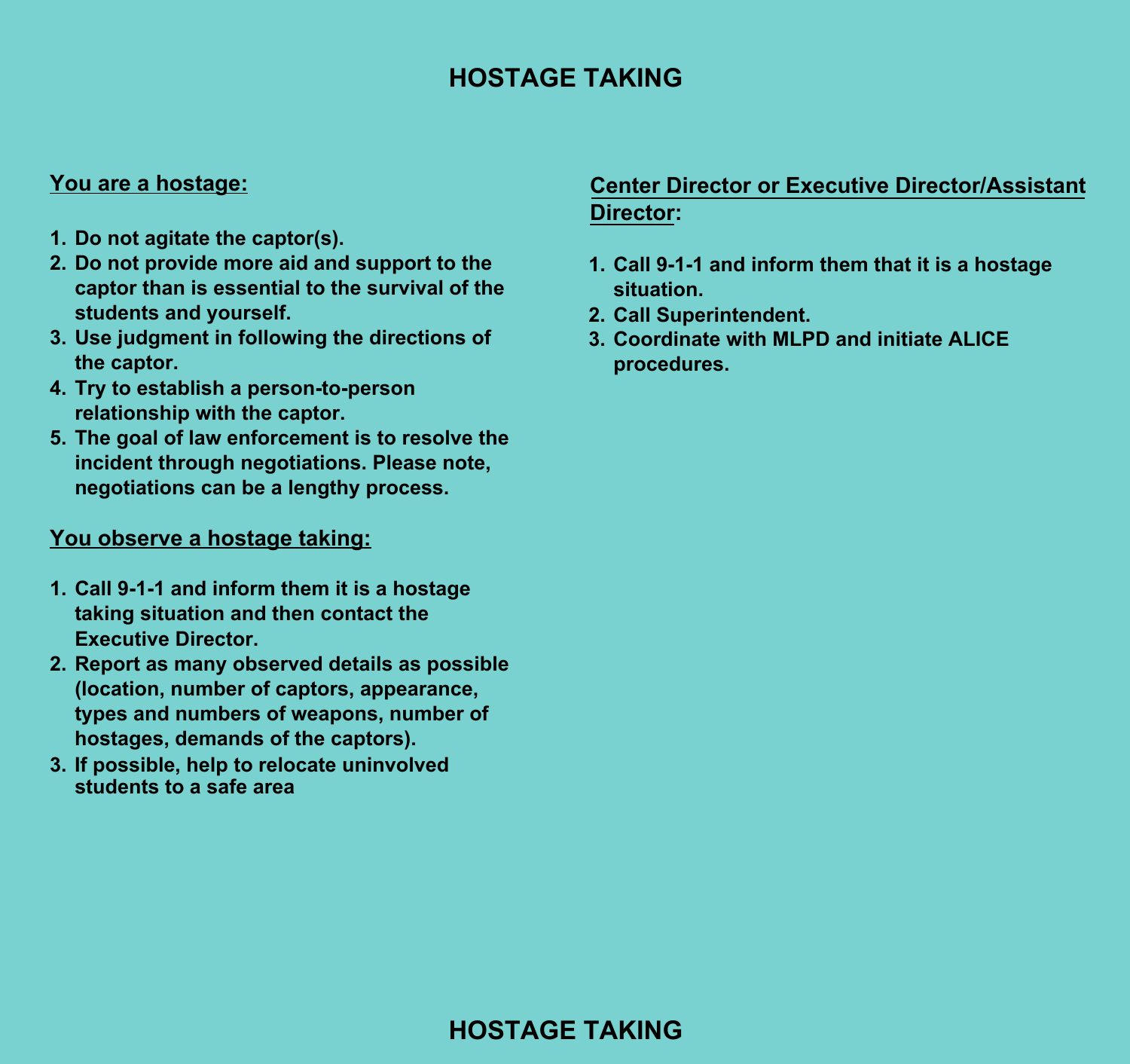# **SHELTER-IN-PLACE (External Threat) SHELTER-IN-PLACE (External Threat)**

**An external threat with potential to harm students, faculty and staff exists and evacuation would An external threat with potential to harm students, faculty and staff exists and evacuation would increase the risk of harm. Long term sheltering may be necessary. increase the risk of harm. Long term sheltering may be necessary.** 

#### **Center Director: Center Director:**

- **1. Initiate with School P.A. announcement 1. Initiate with School P.A. announcement —"Shelter-in-Place." —"Shelter-in-Place."**
- **2. Call 9-1-1 and nofity Executive Director/ 2. Call 9-1-1 and nofity Executive Director/ Assistant Director. Assistant Director.**
- **3. Notify any students or staff outside to come 3. Notify any students or staff outside to come into building. into building.**
- **4. No one enters or leaves the building. 4. No one enters or leaves the building.**
- **5. Continue to evaluate situation and continue 5. Continue to evaluate situation and continue risk assessment. risk assessment.**
- **6. If the situation warrants, direct students and 6. If the situation warrants, direct students and staff to designated shelter areas within the staff to designated shelter areas within the school building. school building.**
- **7. Issue further instructions via School P.A. 7. Issue further instructions via School P.A. system or other medium. system or other medium.**
- **8. Signal "All Safe" when situation is back 8. Signal "All Safe" when situation is back to normal to normal**

#### **Admin Ast: Admin Ast:**

- **1. Notify Principal, MLEDP Parents 1. Notify Principal, MLEDP Parents (remind) (remind)**
- **2. Do not allow anyone into building. 2. Do not allow anyone into building.**
- **3. Maintain a record of situation status for MTLSD 3. Maintain a record of situation status for MTLSD Principal & MLEDP Executive Director. Principal & MLEDP Executive Director.**
- **4. Notify Parents "All-Safe" when situation 4. Notify Parents "All-Safe" when situation is back to normal. is back to normal.**

#### **Staff: Staff:**

- **1. Post Shelter in place sign on door 1. Post Shelter in place sign on door**
- **2. Close and lock all windows, close blinds. 2. Close and lock all windows, close blinds.**
- **3. Close as many interior doors as possible. 3. Close as many interior doors as possible.**
- **4. If directed to relocate, take emergency bag. 4. If directed to relocate, take emergency bag.**
- **5. Take attendance. 5. Take attendance.**
- **6. Report missing or extra students. 6. Report missing or extra students.**
- **7. Notify MLEDP Executive Director. 7. Notify MLEDP Executive Director.**

 **Consider occurrence that would make shelter-Consider occurrence that would make shelterin-place the better choice and not evacuation in-place the better choice and not evacuation**

- **Explosion**
- **Tornado/violent storm weather conditions**
- **Hazardous materials**
- **Armed intruder**
- **Suspicious person outside**

**Consider: Consider: Is it safe outside? Is it safe outside? Is there time to evacuate? Is there time to evacuate?**

# **SHELTER-IN-PLACE (External Threat)**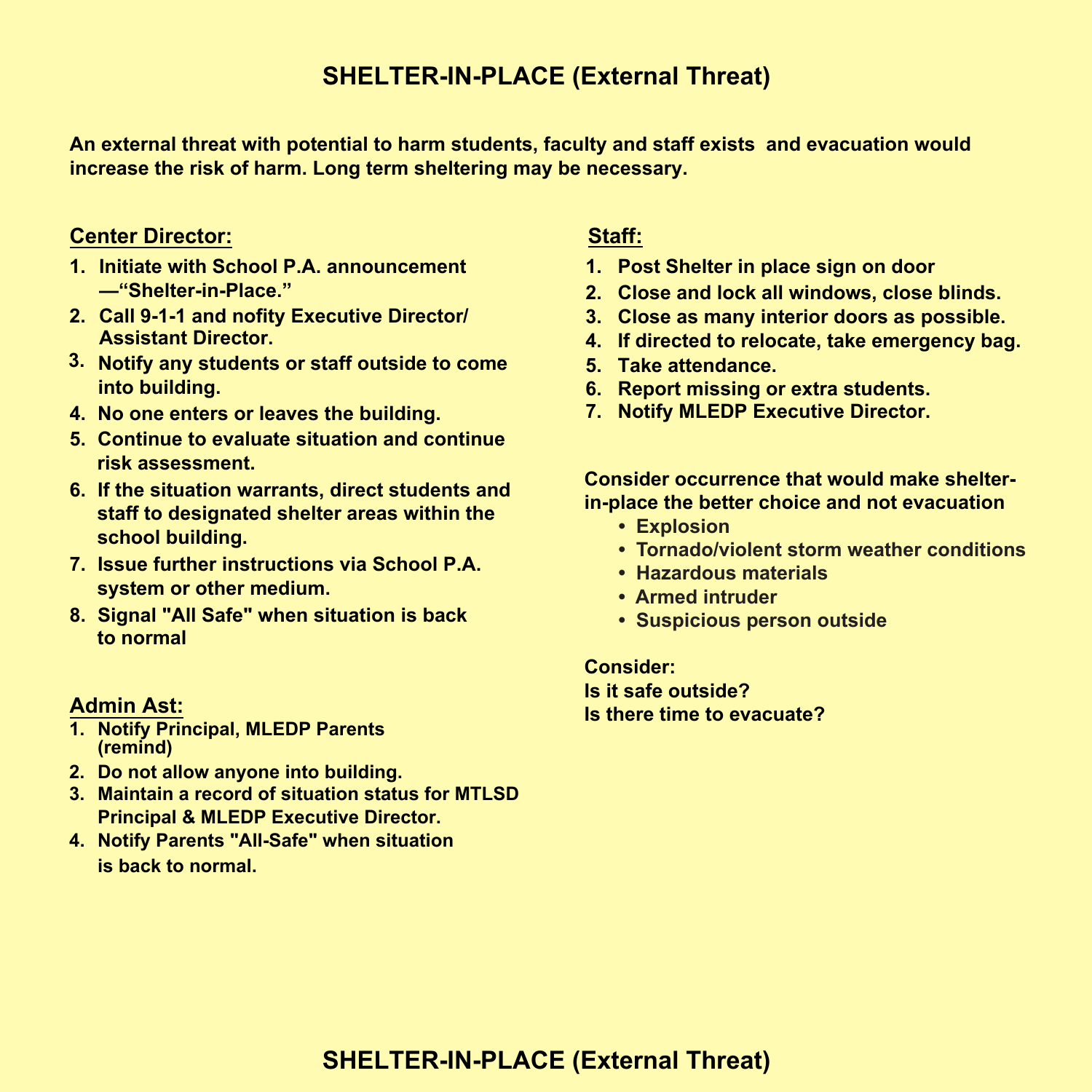# **KIDNAPPING/ABDUCTION ATTEMPT (Including Custody Issues)**

**Note: If any adult witnesses what appears to be an abduction, call 9-1-1 immediately.** 

#### **Staff:**

- **1. Call 9-1-1**
- **2. Notify the CD/ED immediately.**
- **3. Give name of adult suspected of taking the students(s) (if possible) and/or give a description of the person/persons.**
- **4. Provide a description of the child including any information that will help identify the child quickly (clothing, hair color, most recent contacts, photo to MLPD, etc.)**
- **5. Provide any additional information that is helpful, such as a car description and/or license plate number.**
- **6. If outdoors, immediately bring all students indoors. If inside the building, keep the students in a safe and secure area.**
- **7. Reinforce safety procedures with students:**

## **Center Director/Executive Director/ Assistant Director:**

- **1. Call 9-1-1.**
- **2. Confer with student's parents.**
- **3. Alert MTLSD Principal, Assistant Superintendent.**

#### *In the event a student is approached by a stranger when walking they should do the following:*

- **Do not approach the car.**
- **Immediately run to a safe place.**
- **Inform parent or adult of the incident.**
- **Call 9-1-1.**
- **Try to give a good description of the individual and the vehicle.**

#### *Safe Walking Rules*

- **Never step into the street from between parked cars.**
- **Watch for turning cars.**
- **Look all ways before crossing.**
- **Obey traffic signals.**
- **Walk, Don't run. Allow yourself plenty of time (The average child crosses a street at the rate of three feet per second).**
- **Cross only at corners.**
- **Face traffic when walking on streets without sidewalks.**
- **Be extra alert on snow and rain days.**
- **Go directly to and from school.**
- **Have a partner to walk with if possible.**

 $\_$  ,  $\_$  ,  $\_$  ,  $\_$  ,  $\_$  ,  $\_$  ,  $\_$  ,  $\_$  ,  $\_$  ,  $\_$  ,  $\_$  ,  $\_$  ,  $\_$  ,  $\_$  ,  $\_$  ,  $\_$  ,  $\_$  ,  $\_$  ,  $\_$  ,  $\_$  ,  $\_$  ,  $\_$  ,  $\_$  ,  $\_$  ,  $\_$  ,  $\_$  ,  $\_$  ,  $\_$  ,  $\_$  ,  $\_$  ,  $\_$  ,  $\_$  ,  $\_$  ,  $\_$  ,  $\_$  ,  $\_$  ,  $\_$  ,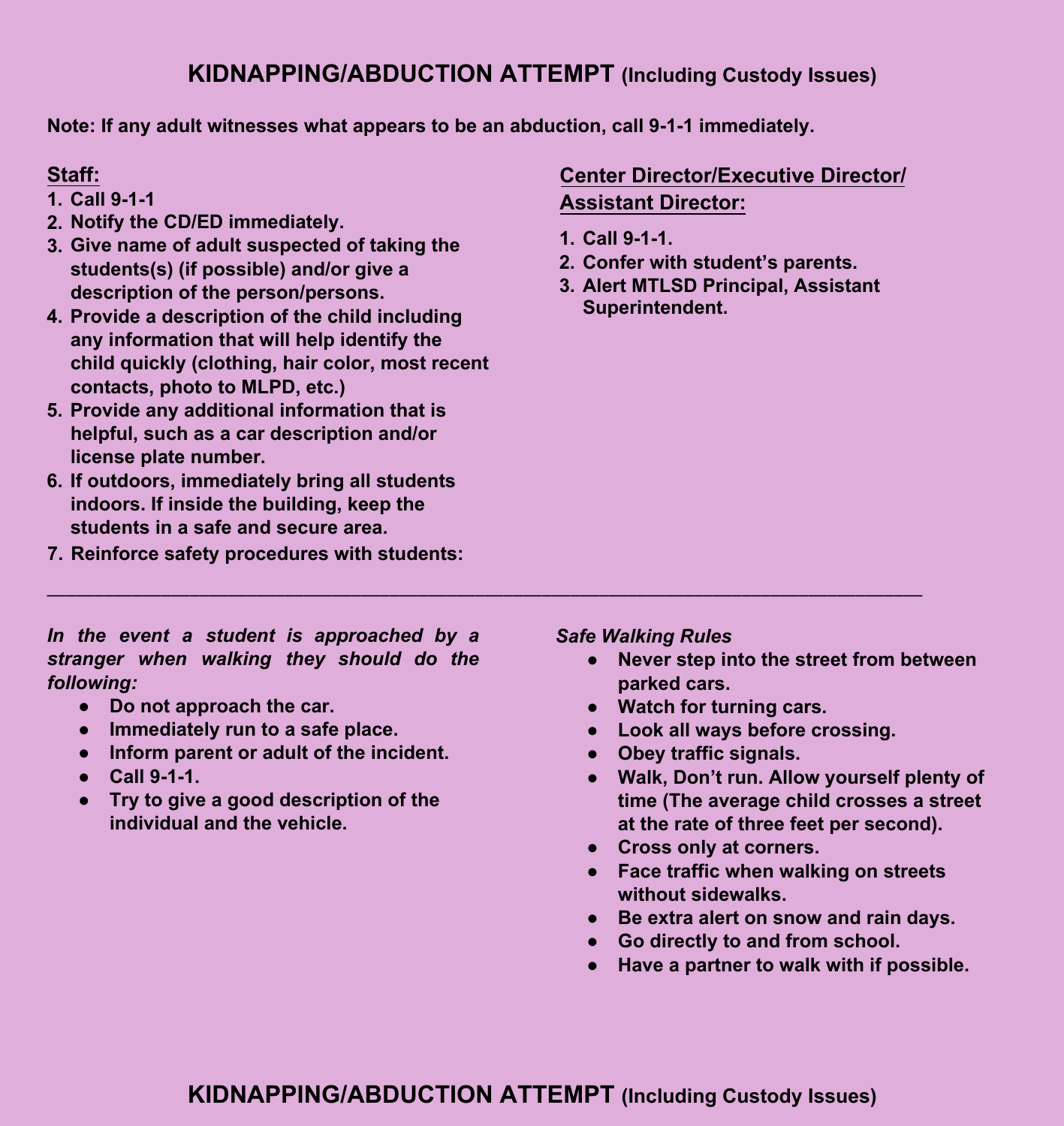**Threat of Physical Harm (Written or Verbal Threats)**

#### **Center Director/Staff Center Director/Staff**

- **1. Report the perceived threat to the ED/AD**
- **2. Call 911**

**3. Complete and submit to the ED/AD the Behavior Report Form. Be preprared to share information with principal, psychologist, counselor, or nurse.**

**4. Notify Principal**

**Violent Actions (Physical Assault, Fights)**

- **1. If a weapon is visibile or reported:**
	- **a. Do not approach the student.**
	- **b. Call 911.**
	- **c. Remove other students to safety.**

**d. Talk to the student(s) in a calm, quieting manner offering support and reassurance without endangering self.**

- **2. If the incident does not involve a weapon:**
	- **a. Call 911 if necessary**

**b. Make verbal contact in a calm, lowtoned voice.**

**c. Try to get individuals to a more isolated area so they can calm themselves without losing face, or try to get the area emptied of others students so they can calm down.**

**d. Do not leave the students alone until they are calm.**

**e. Send someone else to get help from the ED/AD.**

**f. Discuss the behavior and its consequenses only after student is calm. g. Never grab or touch a violent student unless he or she is causing harm to self or others and you can do so without causing possible injury to yourself h. Call Parent**

#### **Center Director/Executive Director/Assistant Director:**

**1. Assess the situation and intervene if requested by the staff.**

**2. Call 911 if students refuse to cooperate or a to cooperate weapon is involved**

**3. Notify Principal.**

**VIOLENCE VIOLENCE**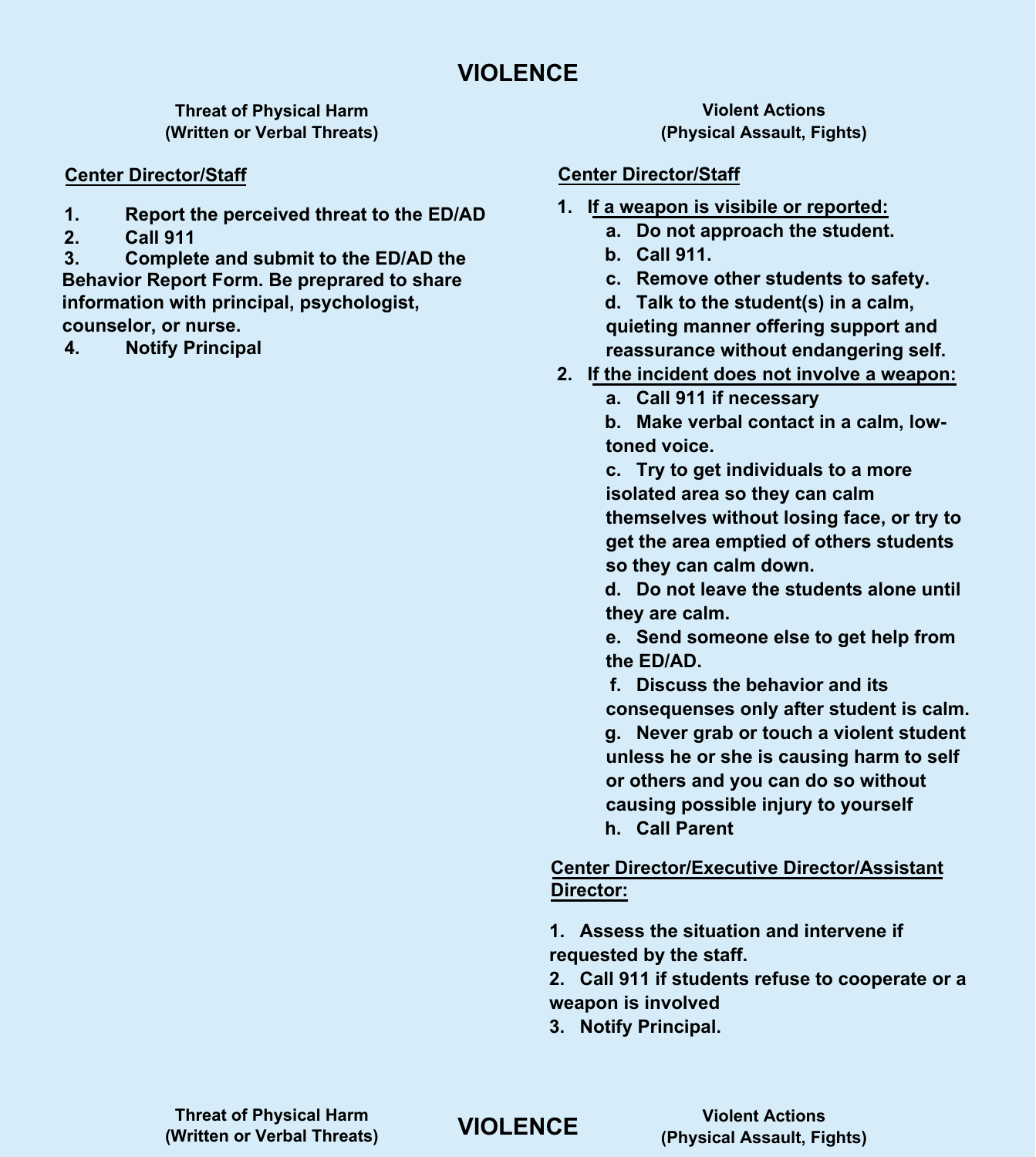# **VIOLENT INTRUDER (ALiCE Procedures)**

ALICE procedures provide options to use in the event of an internal threat. It is a proactive, options-based strategy. These are not sequential actions, but are steps for you to take depending on **existence of the situation. Company and all available means: System, Public Address, Texts, Texts, Texts, Texts, Texts, Texts, Texts, Texts, Texts, Texts, Texts, Texts, Texts, Texts, Texts, Texts, Texts, Texts, Texts,** 

#### **Alert ● Alert MTLSD and MLEDP Executive Director**

- **Call 9-1-1.**
- **e** Alert information can come from anyone.
	- Provide as much initial information as possible to as many people as possible.
	- **•** Use any and all available means: School Phone Intercom System, Public Address, Texts, **Shout, Blow Whistle, etc. ● Once barricaded, no one should be allowed to enter your location. DO NOT OPEN DOORS.**
	- **Alert MTLSD and MLEDP Executive Director**

# Lockdown

- **If you determine that lockdown is your best option, make all attempts to secure your location by barricading. BARRICADE: The idea is to create a stronghold that nobody can breach. WEEP STUDENTS QUIETERS QUIETERS Police will generally will generally will generally will generally will generally will generally will generally will be a set of the set of the set of the set of the set of the set of the set of the set of the set of the**
- **Once barricaded, no one should be allowed to enter your location. DO NOT OPEN DOORS.**
- **e** Lock doors and windows.
	- **Turn off lights.**
	- **Communication of ALERT communication**.
	- **Police will gain entry on their own.** All means are provided by all means are provided by all means are provided by
	- **Circumstances may change to move from Lockdown to Evacuation.** As the best option for survival

## **Inform**

- **● Notify alternate site of relocation** and again when all is back to normall is back to normall is back to normall is back to normall is back to normall is back to normall is back to normall is back to normall is back t **● When appropriate stay in contact with 911 to provide updated information.**
- **•** Continuation of ALERT communication.
- **If possible, real-time information should be provided by all means available.**
- **Construction information of the single or collective decisions as to the best option for survival.**<br>● Use this information to make single or collective decisions as to the best option for survival.
	- **•** Be flexible because the situation will be dynamic and fluid.
	- **When appropriate stay in contact with 911 to provide updated information.**
	- **Notify parents of situation and again when all is back to normal**
	- **Post notice of Relocation**

## **Counter**

- **Used only as a LAST RESORT!**
- **e** Engage in acts that disrupt the intruder from inflicting harm:
	- **Based on information, you may need our choose to evacuate to evacuate to evacuate**
	- △ **Movement (Run Around)**
	- $\circ$  **Distance (Run Away in a zig zag pattern)**  $\circ$  **Based on intervals**
	- **Distractions (Throw Things) Go to safe spot, alternate sites if possible. Call 9-1-1.**

**● Based on information, you may need or choose to evacuate.** *Continued on back of this page.***● Take emergency evac kit/1st aid supplies and and child meds as well as**

# **Procedures of the building. Take attendance at the building. Take at the building. The building of the building. The building**  $\mathbf{S}$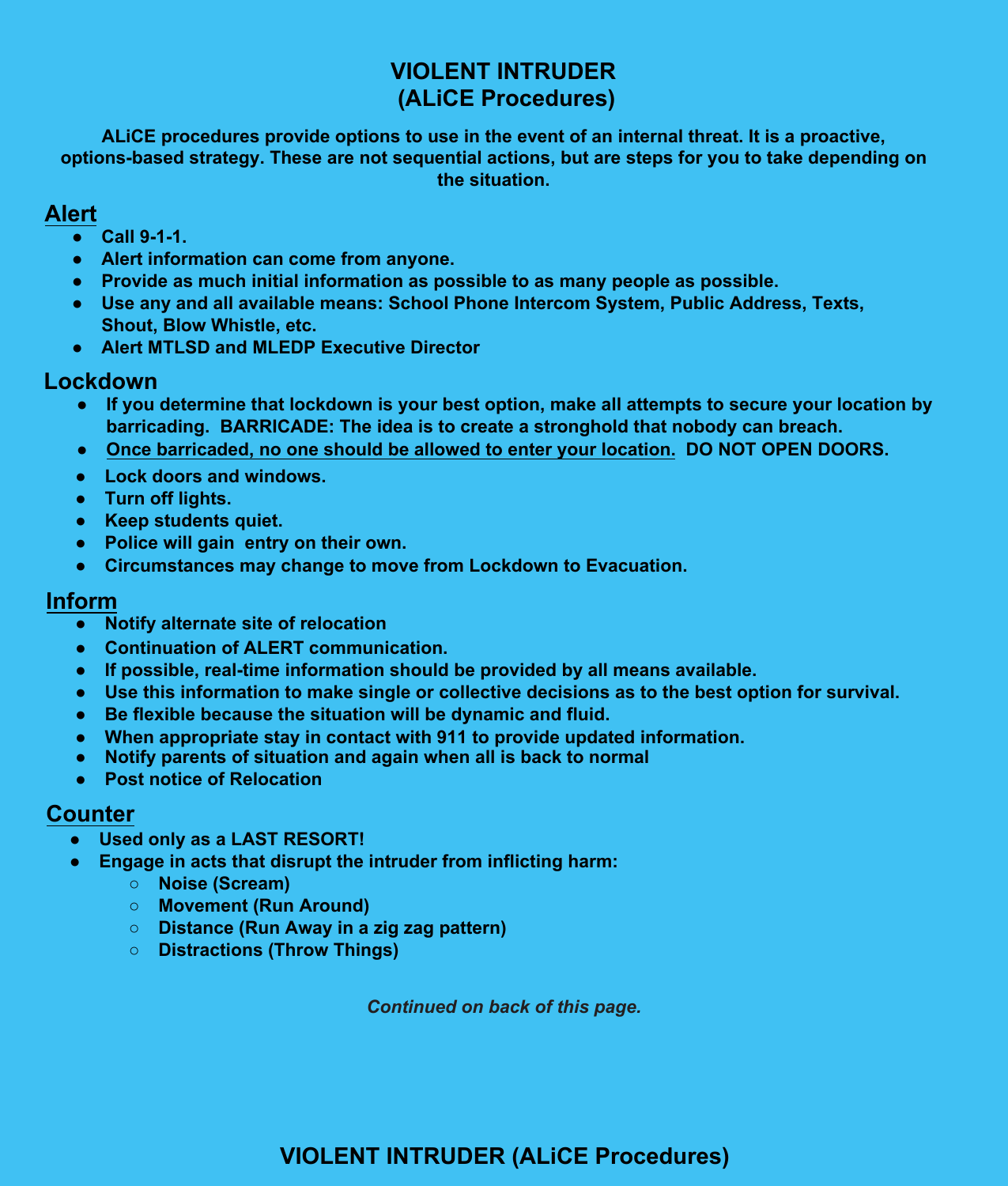#### **Evacuation Alert**  <u>acuation</u>

- Based on information, you may need or choose to evacuate.
- Provide as much interest in the asset of the asset of the asset of the asset of the asset of the asset of the asset of the asset of the asset of the asset of the asset of the asset of the asset of the asset of the asset
- Based on information available, if the intruder is inside evacuate.
- **•** Go to safe spot, alternate sites if possible. Call 9-1-1.
- **●** If appropriate conduct student accounting and parent reunification procedures.
- **● Take emergency evac kit/1st aid supplies and and child meds as well as Special needs info** 
	- **●** Staff lead children out of the building. Take attendance as soon as children **arrive in the assembly area of alternate site. Maintain supervision and a stronghold that**  $\alpha$
	- **●** Parents are notified to pick up children at alternate site or upon return to the  $\blacksquare$  center when all-safe signal is given.
	- Reuniting children and Parets show ID separate area from group of children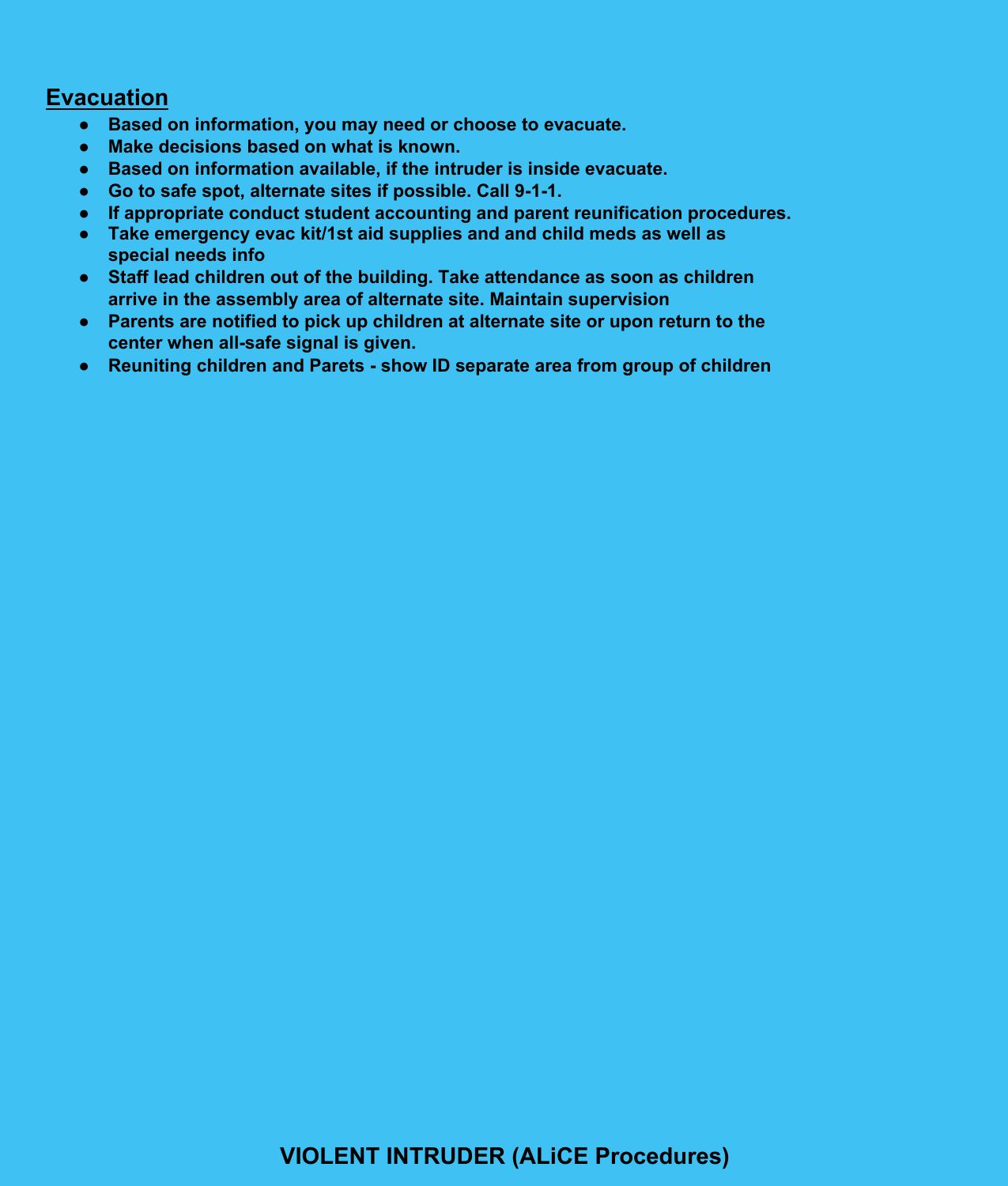# **FIRST AID**

- **CALL 9-1-1 for any situations listed below CALL 9-1-1 for any situations listed below**
- **IDENTIFY IF STUDENT/STAFF MEMBER/VISITOR**
- **STATE REASON FOR CALL STATE REASON FOR CALL**
- **REMAIN WITH PERSON UNTIL HELP ARRIVES**
- **REMEMBER TO STAY CALM REMEMBER TO STAY CALM**
- **UTILIZE UNIVERSAL PRECAUTIONS-GLOVE FOR ANY INCIDENT ANY INCIDENT**
- **ASSIST IF POSSIBLE AND IF TRAINED TO DO SO**

#### **Allergic Reaction (Food, Insect, Latex, Medication)**

- **1. If person has a KNOWN life threatening allergy and 1.If person has a KNOWN life threatening allergy andis suspected or is known to have ingested /touched/become stung by allergen: /touched/become stung by allergen:6.** Call Parent<br> **6.** Call Parent<br> **16.** Call Parent<br> **16.** Theoson has a KNOWIN life threationing allongy and<br> **16.** If person has a KNOWIN life threationing allongy and<br> **4.** Call Parent<br> **16.** Do NOT wait for symptoms<br>
	- **Do NOT wait for symptoms**
	- **ADMINISTER Epinephrine Auto Injector ADMINISTER Epinephrine Auto Injector**
	- **Call 9-11**
	- **Call Parent**
- **2. If person does NOT have a known allergy and is having any allergic symptoms: (as listed below)**
	- **Administer Epinephrine Auto Injector per protocol**
	- **Call 9-1-1**
	- **Call Parent**
- **3. Life threatening symptoms may include:**
	- **Difficulty breathing or swallowing**
	- **Vomiting**
	- **Hives**
	- **Swelling of body part**
	- **Dizziness**
	- **Fainting**
	- **Unconscious**
	- **Sense of Doom**

#### **Asthma**

- **1. If a person has a persistent cough or complains of 1.If a person has a persistent cough or complains ofbreathing problem:**
	- **● Call Parent ●Call Parent**
- **2. If a person is having difficulty breathing, color not pink or has an audible wheeze:**
	- **Call Parent** - - - - - - - - - -
- **3. If a person is having severe difficulty breathing-unable to catch their breath or speak: 3.** If a person is having severe difficulty<br> **3.** If a person is having severe difficulty<br>
breathing-unable to catch their breath or speak:<br>
● Call 9-1-1
	- **Call 9-1-1**
	- **● Call Parent**

#### **Bleeding**

- **1. Put on disposable gloves from first aid kit.**
- **2. Cover wound with gauze and apply constant pressure - person MAY DO THIS THEMSELVES, if able.** 2. Cover wound with gauze and apply constant<br>pressure - person MAY DO THIS THEMSELV<br>able.
- **3. Do NOT remove gauze once applied to wound-if bleeding continues - apply more gauze on top bleeding continues - apply more gauze on topof blood soaked ones.**
- **4. Elevate bleeding area above heart, if safe to do so. 4.Elevate bleeding area above heart, if safe to do so.**
- **5. Call 9-1-1**
- **6. Call Parent**

#### **Burns**

- **1. Flush with cool water, if safe to do so.**
- **2. Do not use ice or attempt to wipe skin.**
- **3. Do not puncture blisters.**
- **4. May cover VERY loosely with sterile gauze dressing, if available after cooling area.**
- **5. Call 9-1-1**
- **6. Call Parent**

#### **Choking**

- **1. If person's hands are at throat and unable 1. If person's hands are at throat and unableto speak, appears to be in any type of breathing distress, is sitting quiet and bug breathing distress, is sitting quiet and bugeyed, is unable to cough or breathe, do the following: following:**
	- **Position yourself behind person with your leg between the person's legs. your leg between the person's legs.**
- **Go behind the person, make fist, then place "thumb to turn" with the other place "thumb to turn" with the otherhand over fist hand and apply 5 quick, upward abdominal thrusts. upward abdominal thrusts.Continued on the continued of the continued on back of this page. The continued on the continued on the continued on back of this page. As the continued on the continued on the continued on the continued on the continued** 
	- **Repeat the above procedure until:**
		- **Object is expelled. Object is expelled.**
		- **Person becomes unconscious-IF BECOMES UNCONSCIOUS- SAFELY BECOMES UNCONSCIOUS- SAFELYLOWER TO FLOOR AND BEGIN CPR (IF TRAINED TO DO SO) (IF TRAINED TO DO SO)**
	- **2. Call 9-1-1 anytime the above maneuver is done.**
	- **3. Call Parent**

#### **Diabetic**

- **1. Unconscious: Call 911** \_\_\_\_\_\_\_\_\_\_\_\_\_\_\_\_\_\_\_\_
- **2. Begin CPR if trained and necessary**
- **3. Conscious, but Lethargic: 3.Conscious, but Lethargic:**
	- **Follow Diabetic Action Plan (in child's file)**
- **4. Call Parent 4.Call Parent**
- **Fully Conscious: 5. Fully Conscious:5.**
	- **Follow Diabetic Action Plan**

#### **Fainting**

- **1. Lay person on his/her back with feet elevated about 12 inches, if safe to do so. about 12 inches, if safe to do so.**
- **2. If person has fallen and back/head or neck injury is suspected-do NOT elevate legs or move person.**
- **3. Call 9-1-1 3.Call 9-1-1**
- **4. Call Parent**

# **FIRST AID**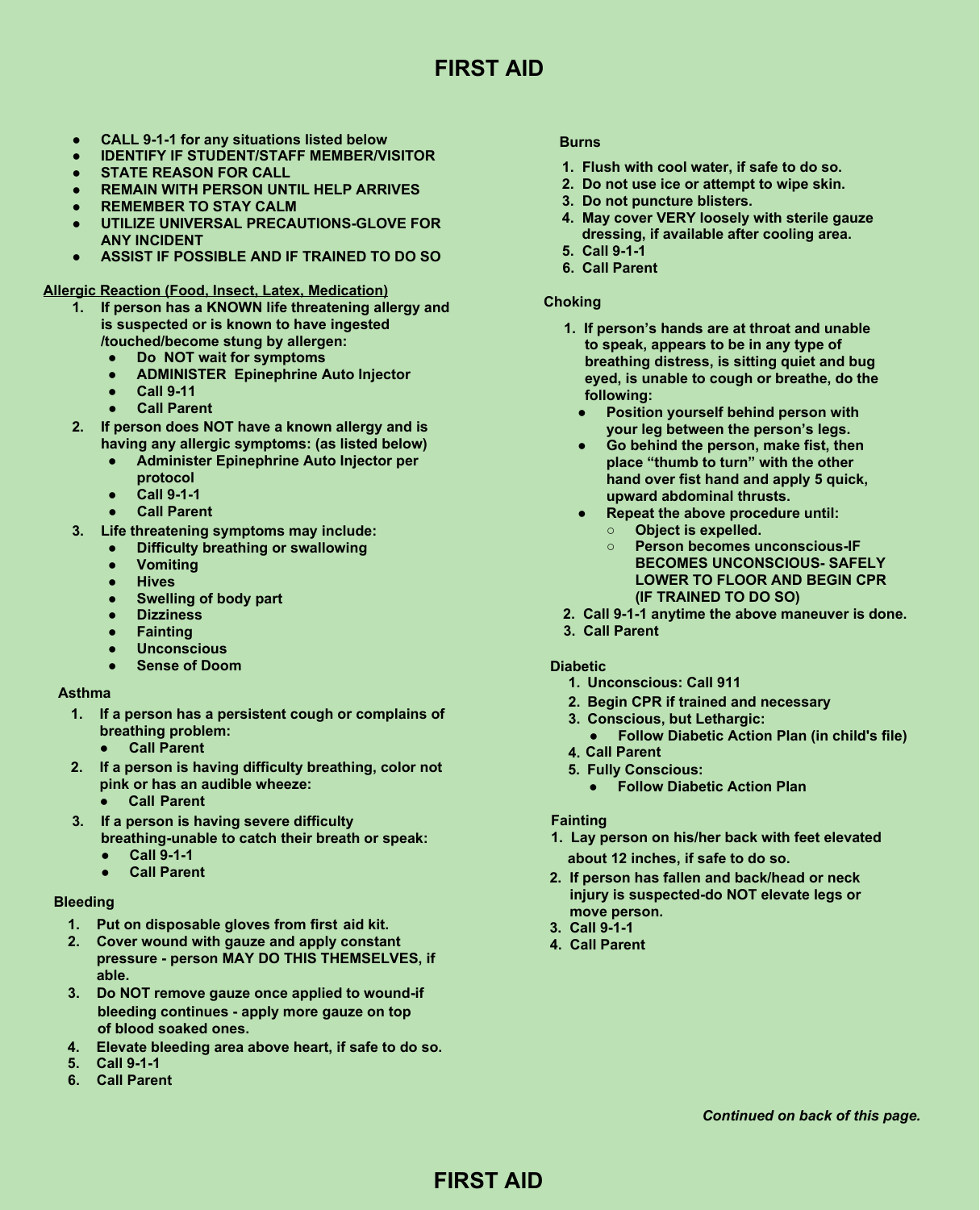# **FIRST AID**

#### **Fractures 1. Keep person and injured body part still.**

- **2. Do not give person anything to eat or drink.**
- **3. Monitor for signs and symptoms of shocki.e. clammy skin, panting breathing, thready pulse.**
- **4. Call 9-1-1 if needed**
- **5. Call Parent**

#### **Head Injury 1. Keep student quiet. Do not move or tilt head. Do NOT move head/neck/back**

- **2. Do not give anything to eat or drink.**
- **3. Call 9-1-1**
- **4. Call Parent**

#### **Poisoning 1. Do not give anything to eat or drink.**

- **2. Identify poison ingested-obtain actual product or label if possible.**
- **3. Call and follow directions of Poison Control: 412-681-6669 or 1-800-222-1222**
- **4. Call Parent**

#### **Seizure 1. Usually not an emergency unless:**

- **Seizure lasts for more than 5 minutes.**
- **Seizure recurs**
- **No past history or seizures**
- **Action Plan denotes to call 9-1-1**
- **Person becomes unconscious**
- **● Call Parent**

**If any of the above occurs--CALL 9-1-1**

#### **Seizure Care:**

- **1. Accurately time length of seizure-time jerking or staring begins until it stops.**
	- **Person may still be confused or agitated-that is not part of the timing**
- **2. Clear area of any potential hazards**
- **3. Clear other students/persons from area**
- **4. Do NOT put anything in mouth**
- **5. Do not move the student until after jerking stops**
- **6. After jerking stops--roll person on side to keep airway open**
- **7. If head injury is suspected, do NOT move, unless breathing difficulty noted.**

#### **OPIOID OVERDOSE**

- **1. If Suspected:**
	- **Call 9-1-1**
	- **● Stay with person**
	- **● Call Parent**

#### **UNIVERSAL PRECAUTIONS**

- **1. When in the presence of blood and/or body fluids, use the universal precautions kit:**
	- **Put on gloves**
	- **Remove gloves by peeling them off so that contaminated surfaces are on the inside**
	- **Gloves are used ONE time only**
	- **Discard used gloves in covered receptacle**
	- **Wash hands thoroughly with soap and water after removing gloves**
	- **Notify custodian if area needs to be cleaned due to blood and/or body fluid spill**

**First Aid Kits in every site**

- **AED (Automated External Defibrillator**
- **Outside of each Health Office**

**Please be aware of the location of AED Machines in each building.** 

**First Aid Kits in every center.**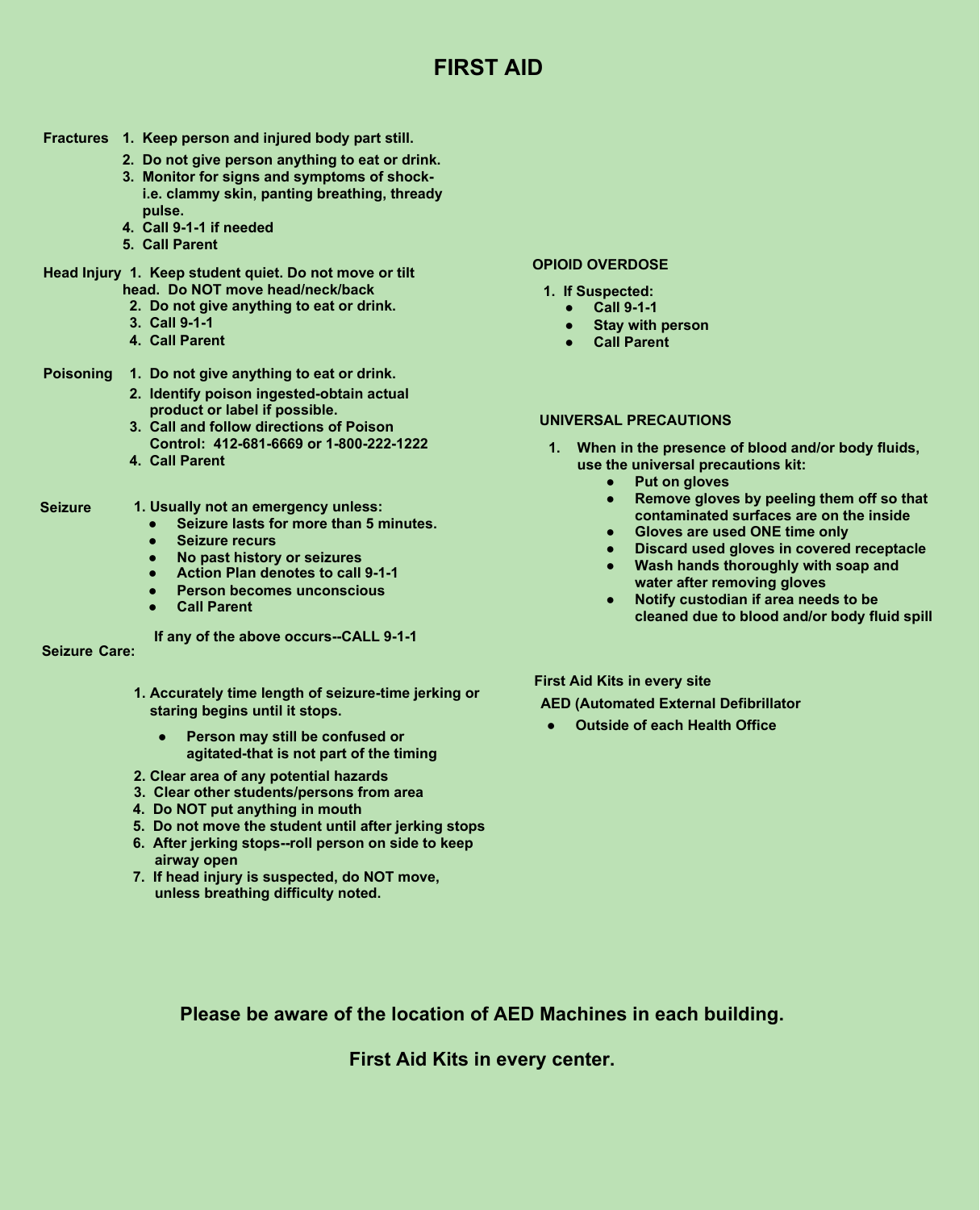# **Actual Weapon: Asses situation for immediate threat**

### **Staff:**

- **1. Call 9-1-1 if in immediate danger.**
- **2. Notify the ED & MTLSD immediately.**
- **3. Do not confront an armed individual.**
- **4. Initiate ALiCE procedures.**

#### **Center Director:**

- **1. Call 9-1-1 if in immediate danger.**
- **2. Initiate ALiCE Procedures.**
- **3. If appropriate, report to the scene and assess the situation.**
- **4. If the student runs away, do not chase him/her.**
- **5. Notify Executive Director and on site school personnel.**

# **Rumored Weapon:**

#### **Center Director:**

**1. Notify the Executive Director and Principal immediately.**

- **2. Do not talk to others about this.**
- **3. Call 911**

**4. Investigate immediately. Conduct an assessment and respond to scene.**

**5. Locate the student. With assistance, request that the stuedent confer with you in private. Escort the student to a safe area and request that he/she empty pockets, handback, book bag, etc.. Confiscate any found weapons and contact the police, parents, and ED/AD.**